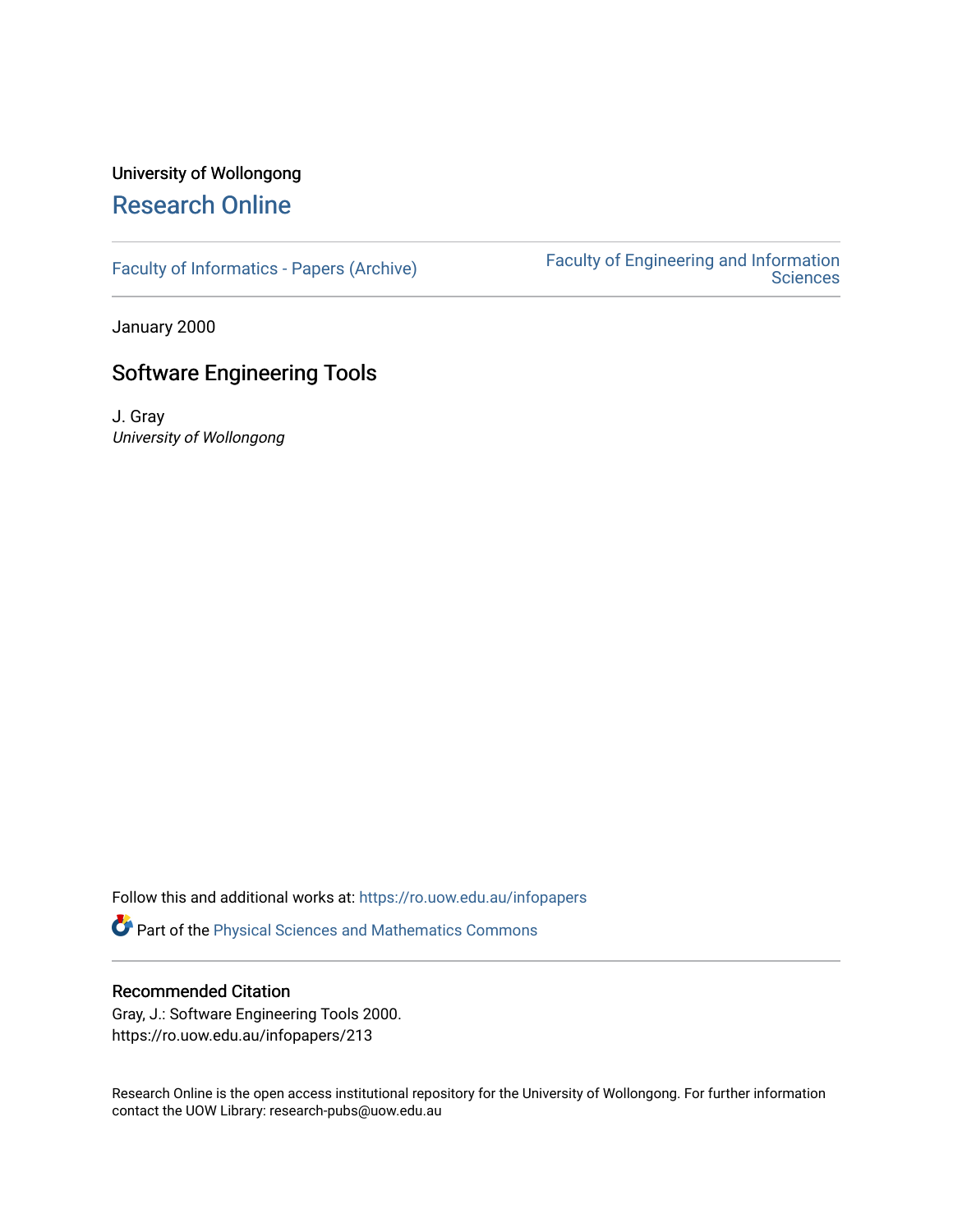# Software Engineering Tools

## **Abstract**

Automated tools play an important role in the promotion and adoption of software engineering methods and processes. The development of these tools is itself a significant software engineering task, requiring a considerable investment of time and resources. There are a large number of different kinds of automated software engineering tools, variously known as CASE, CAME, IPSE, SEE, and metaCASE tools. Although these tools differ in the particular methods, activities, and phases of the software development cycle to which they are applied, constructors of these tools often face similar implementation issues. Decisions about host computing platform, implementation language, conformance with standards and reference models, choice of repository, integration and interoperability mechanisms, and user interface style have to be made. This mini-track is based around the experience reports of researchers and practitioners actively involved in software engineering tool development.

## **Disciplines**

Physical Sciences and Mathematics

### Publication Details

This paper originally appeared as: Gray, J, Software Engineering Tools, Proceedings of the 33rd Annual Hawaii International Conference on System Sciences, 4-7 January 2000, 3300-3301. Copyright IEEE 2000.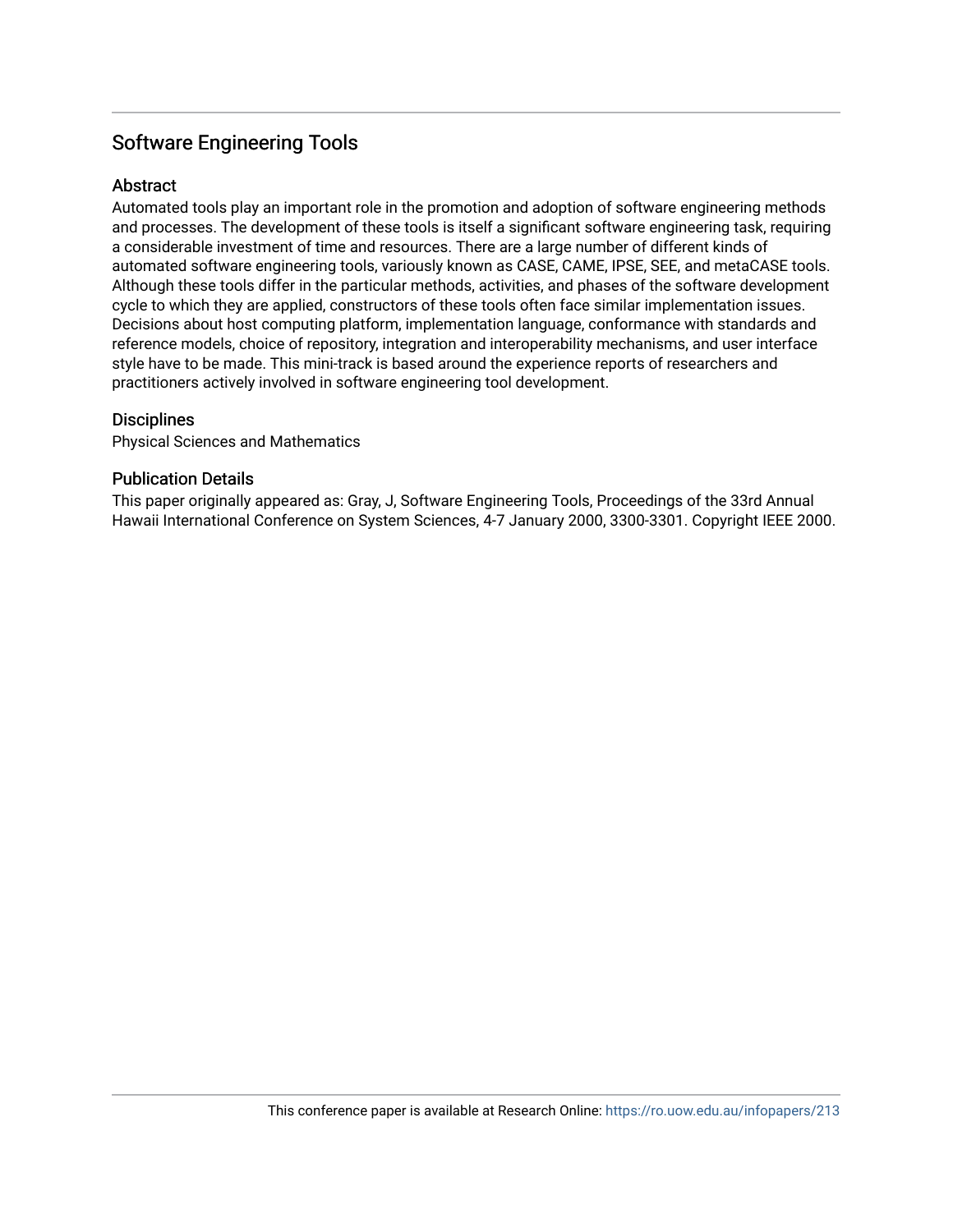## **Software Engineering Tools**

Jonathan Gray

*School of Information Technology and Computer Science University of Wollongong, NSW 2522, AUSTRALIA Tel +61 2 4221 3606, Fax +61 2 4221 4170 jpgray@computer.org*

#### **Abstract**

*Automated tools play an important role in the promotion and adoption of software engineering methods and processes. The development of these tools is itself a significant software engineering task, requiring a considerable investment of time and resources. There are a large number of different kinds of automated software engineering tools, variously known as CASE, CAME, IPSE, SEE, and metaCASE tools. Although these tools differ in the particular methods, activities, and phases of the software development cycle to which they are applied, constructors of these tools often face similar implementation issues. Decisions about host computing platform, implementation language, conformance with standards and reference models, choice of repository, integration and interoperability mechanisms, and user interface style have to be made. This mini-track is based around the experience reports of researchers and practitioners actively involved in software engineering tool development.*

### **1. Background and motivation**

The purpose of this mini-track is to bring together a community of software engineering practitioners and researchers who have an interest in developing software engineering tools. The mini-track should be of interest to anyone concerned with:

- tool construction technologies and techniques;
- development and application of new tools;
- evaluation of tools.

By *software engineering tool* we mean any software tool that provides some automated support for the software engineering process [1]. This is quite an encompassing definition that covers a number of levels of automated tool support, including:

- support for development activities, including specification, design, implementation, testing, and maintenance;
- support for process modeling and management;

meta-tool technology, such as metaCASE products, used for the generation of custom tools to support particular activities or processes.

Within each level of support, we can find differing breadths of support [2]:

- individual tools that support one particular task;
- workbenches, or toolsets, that support a number of related tasks;
- environments that support the whole, or at least a large part, of the development process.

These definitions include many different kinds of software engineering tool variously known as CASE (Computer Aided Software Engineering), CAME (Computer Aided Method Engineering), IPSE (Integrated Project Support Environment), SEE (Software Engineering Environment), metaCASE, CSCW (Computer Supported Cooperative Work), and Workflow Management Systems.

The mini-track focuses on practical issues of the design, implementation, and operation of these tools, with the intention of sharing experiences and exchanging ideas so that our future tool development activities will be more productive and the tools more useful. The authors in this mini-track report on tool development covering a wide range of topics including metaCASE approaches, component based technologies, process modelling, repository organisation, distribution and configuration, data interchange, HCI/GUI, and cognitive and social aspects of tool development. Given this range of topics, it is hard to classify each paper into a single topic area. What follows below is a short overview of each paper and a brief description of the topics addressed.

### **2. Papers and topics**

Understanding the cognitive processes involved in software development, and codifying knowledge about the software artifacts produced in this process, is an important and challenging undertaking. Encoding the experiences of software developers through the use of design patterns [3] is a topic explored in the paper by *Reiss*. The author presents a novel pattern language, and he describes the